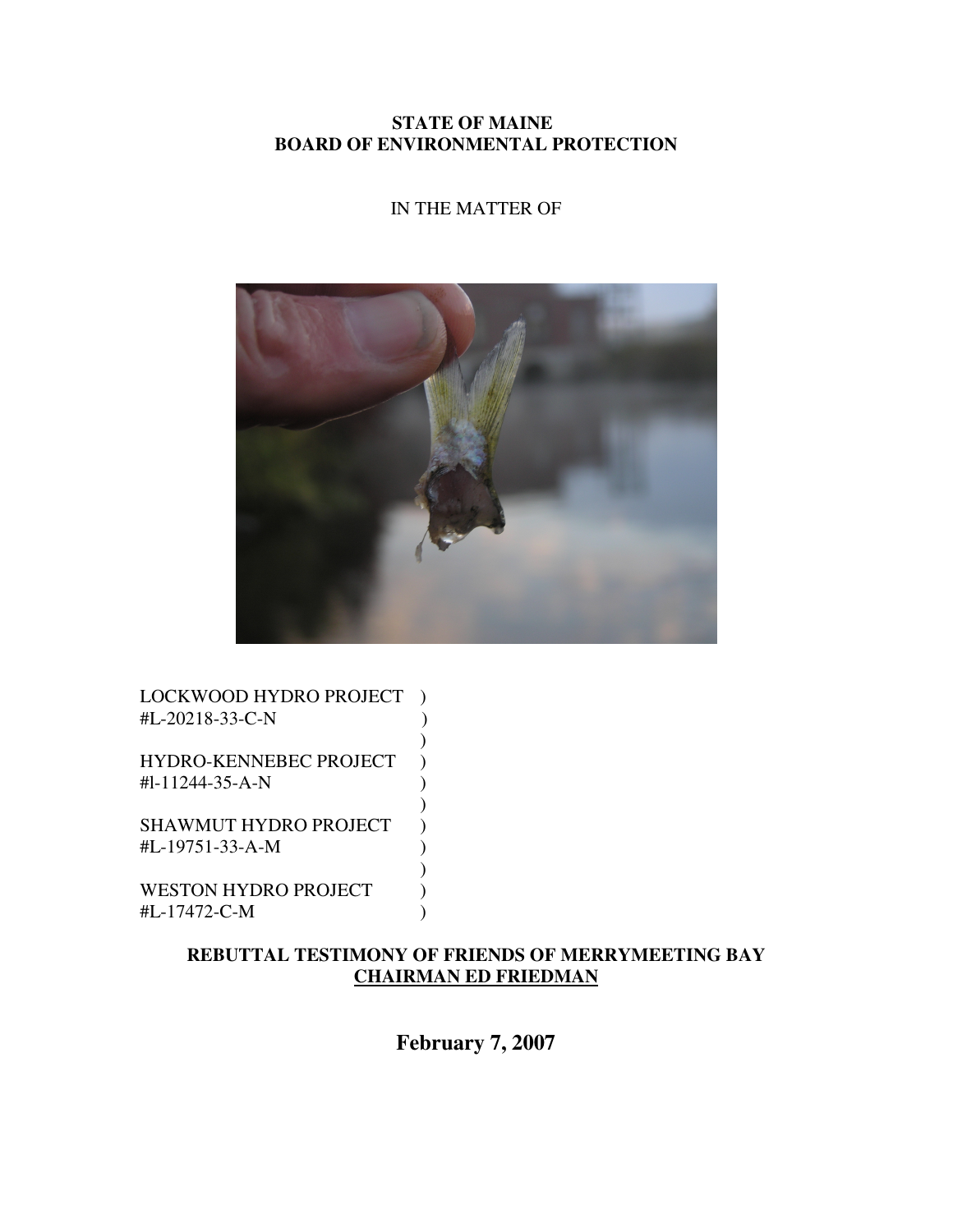### **STATE OF MAINE BOARD OF ENVIRONMENTAL PROTECTION**

#### IN THE MATTER OF

LOCKWOOD HYDRO PROJECT  $\text{HL}-20218-33-C-N$  )  $)$ HYDRO-KENNEBEC PROJECT )  $\text{H1-11244-35-A-N}$  )  $)$ SHAWMUT HYDRO PROJECT )  $\text{HL}-19751-33-A-M$  )  $)$ WESTON HYDRO PROJECT  $\qquad$ ) #L-17472-C-M )

# **REBUTTAL TESTIMONY OF FRIENDS OF MERRYMEETING BAY CHAIRMAN ED FRIEDMAN**

 1. I submit this rebuttal testimony in support of FOMB's and Douglas Watts' Petitions to modify the water quality certifications for the above-captioned dams so that the certifications will protect migrating fish and eels.

# **THE FUNDAMENTAL PROBLEM WITH THE DAM OPERATORS' ARGUMENT**

 2. The fundamental problem with the dam operators' argument is that it wrongly tries to convince the Board that once the FERC licenses were issued, there existed no way to address environmental problems caused by the dams. The dam operators would have this Board believe there are laws which erect barriers to fixing environmental problems, and that the government bureaucracies cannot work together to solve them. This view is incorrect.

 3. The overall intent of the applicable laws is that environmental problems caused by dams are to be fixed. The Federal Power Act expressly contemplates that FERC licenses will contain provisions to protect, mitigate and enhance fish and wildlife, and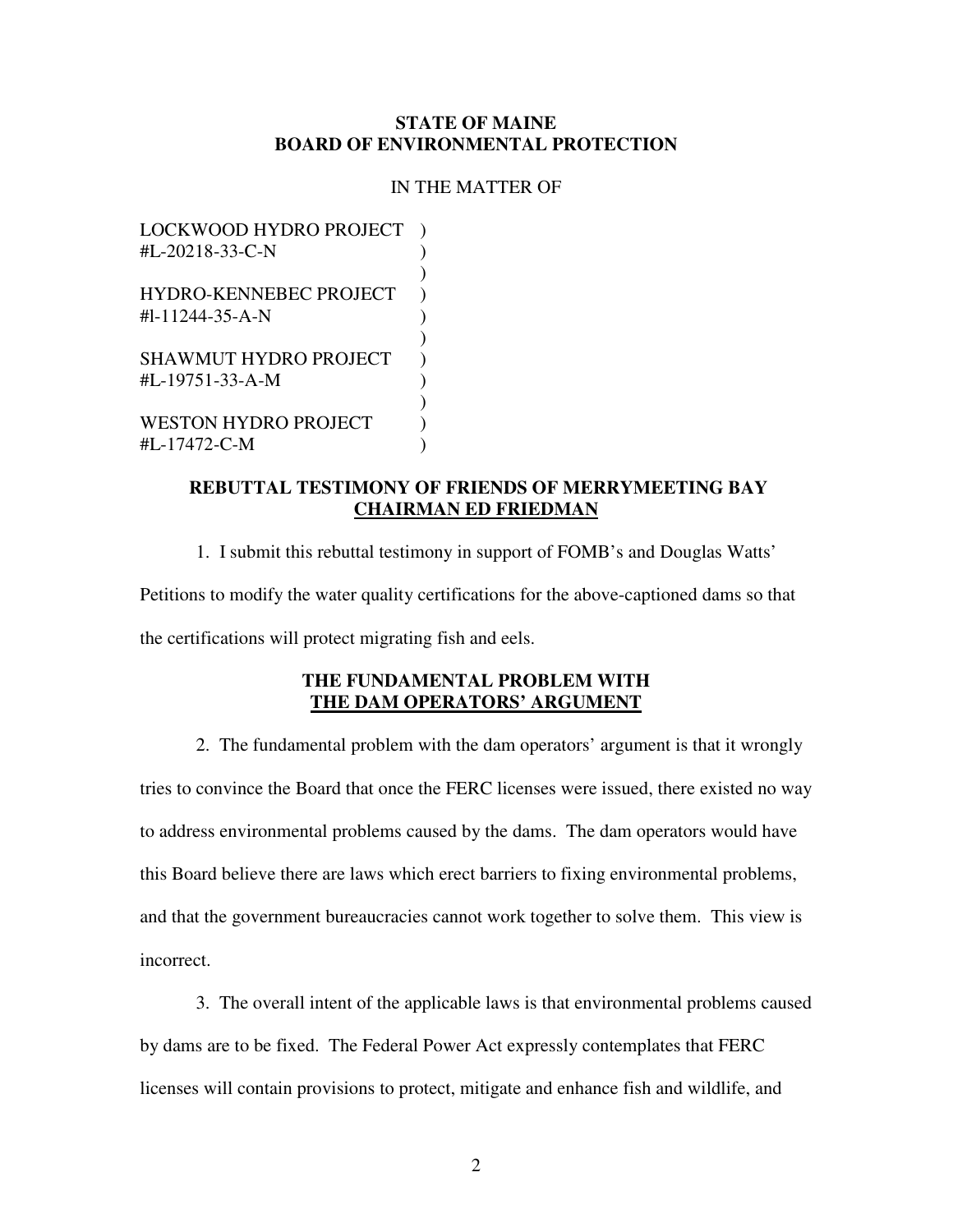their spawning grounds and habitat. 16 U.S.C. § 803(j). Section 401 of the Clean Water Act requires that states submit to FERC a set of conditions (water quality certifications) to be attached to the FERC license assuring compliance with state water quality standards and statutes. 16 U.S.C. § 1341. The Clean Water Act also requires that in setting water quality standards, states must protect the designated uses of a waterbody, and consider a waterbody's use and value for propagation of fish and wildlife. 33 U.S.C. §1313(c). Maine's water quality standards do that for the Kennebec and other rivers by requiring that the rivers "shall be of such quality that it is suitable for the designated uses of… recreation in and on the water… and as habitat for fish and other aquatic life," 38 M.R.S.A. § 465(4)(A), and that "the receiving waters must be of sufficient quality to support all species of fish indigenous to the receiving waters and maintain the structure and function of the resident biological community." 38 M.R.S.A. § 465(4)(C). The Maine Law Court and the U.S. Supreme Court affirmed in the S.D. Warren case (as urged by this Board) that Maine has the power to assure that its water quality standards are, in fact, met by dam operations, and that fish and eel passage are integral to meeting these water quality standards.

4. Consistent with this emphasis on protecting fish and their habitat, the licenses and certifications required for dams are flexible, so when problems arise, as is the case in this proceeding, they can be modified to address those problems. FERC can amend its licenses by including a reopener provision in the license or by working directly with the licensee to amend them (also an option here). In addition, water quality certifications can be modified in order to address environmental problems that arise; Maine law 38 MRSA § 341-D(3) expressly provides for this. The Clean Water Act allows states and citizens to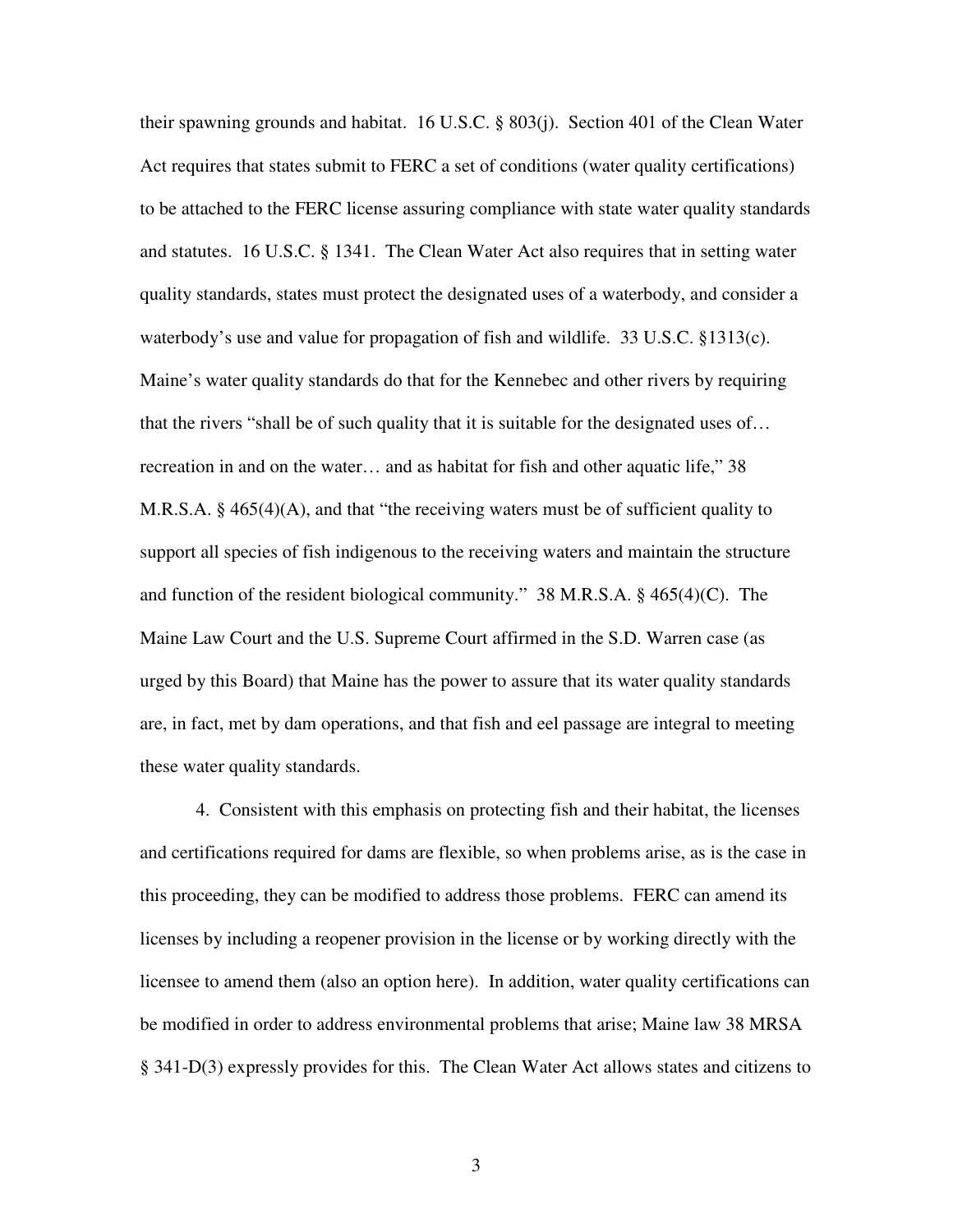enforce water quality certifications in federal court. 33 U.S.C. 1365(a)(1) ("effluent standards" can be enforced);  $1365(f)(5)$  ("effluent standards" includes 401 water quality certifications).

5. Further, the various agencies involved can cooperate to fix problems caused by dams. This Board can request that DMR or IF&W petition FERC to modify its licenses to incorporate a modified water quality certification. Or, the Board can go directly to FERC and ask to enter into discussions with the licensees about incorporating a modified water quality certification. The bottom line is: the fish and eel passage issue is a problem that can be solved with existing laws and by willing agencies. To suggest that everyone is stuck with dam-caused problems for the length of a FERC license – which can be 50 years – is an absurdly rigid, and erroneous, view.

6. Responses to some of the specific points made by the dam operators follow, below.

# **UPSTREAM MIGRATING FISH DO NOT SWIM BETWEEN LOCKWOOD AND WESTON. THIS VIOLATES MAINE LAW.**

 7. The dam operators' upstream fish passage plan is no passage at all. As detailed in the dam operators' testimony, the dam operators' idea is to trap upstream migrating fish at Lockwood (though shad have not actually been trapped), put the fish in a truck, and then drive past Weston where they are dumped back in the river. The Kennebec River in the considerable stretch between Lockwood and Weston is thus deprived of its upstream migrating anadromous fish populations. This violates the requirement in the water quality standard that the Kennebec be both suitable as habitat for indigenous fish and maintains the structure and function of the resident biological community. It also runs counter to the objective of the Clean Water Act, which "is to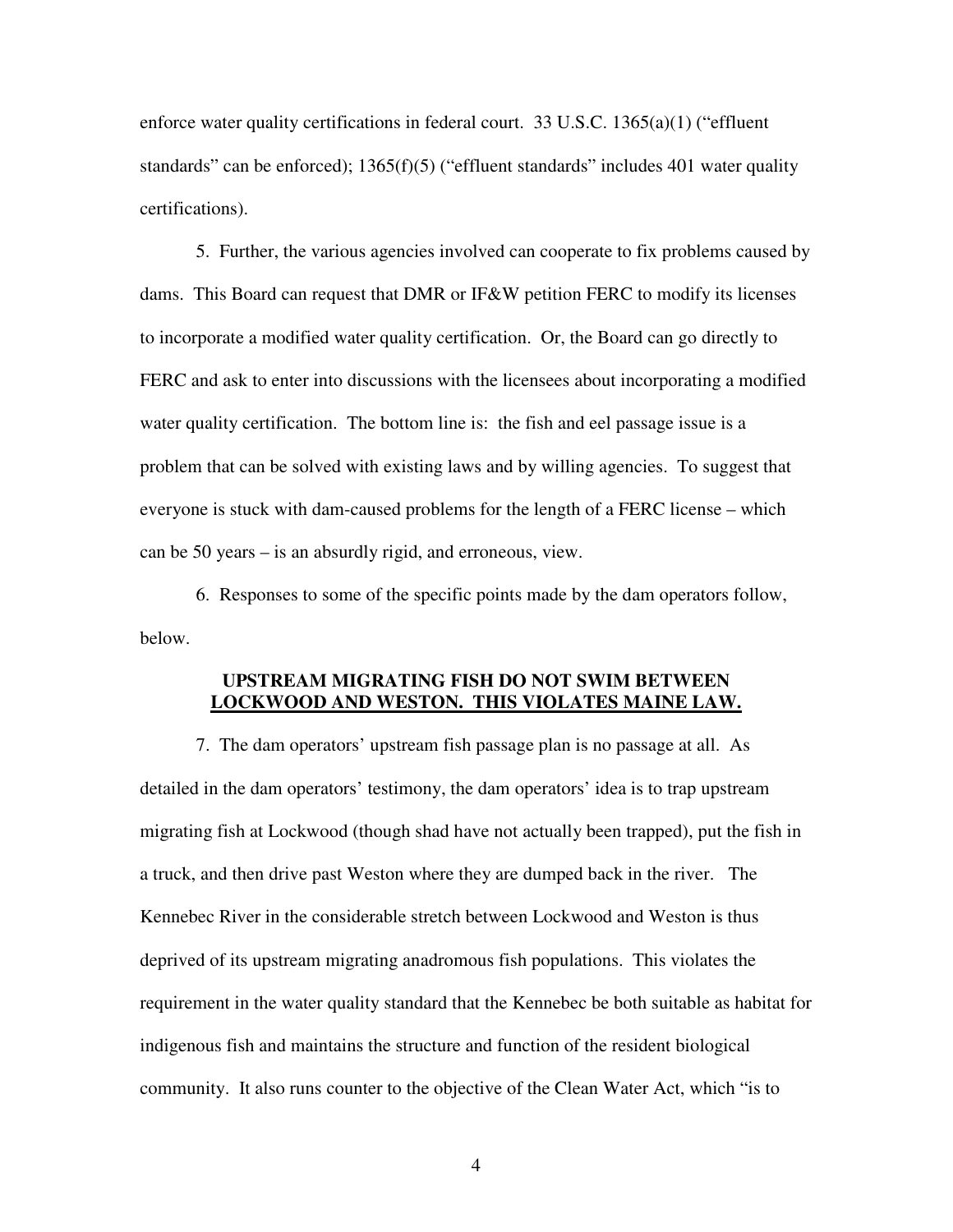restore and maintain the chemical, physical, and biological integrity of the Nation's waters." 33 U.S.C. § 1251(a). This section of river is also considered Essential Fish Habitat for Atlantic salmon. As described by Atlantic Salmon Biological Review Team in the Status Review for Anadromous Atlantic Salmon (Salmo salar) in the United States, 2006 ("Atlantic Salmon Status Review", cited potions of which are attached as

Exhibit W/FOMB 28):

Essential fish habitat for Atlantic salmon is described as all waters currently or historically accessible to Atlantic salmon within the streams, rivers, lakes ponds, wetlands, and other water bodies of Maine, New Hampshire, Vermont, Massachusetts, Rhode Island and Connecticut and that meet conditions for eggs, larvae, juveniles, adults and/or spawning adults.

Status Review, p. 149.

# **FPLE ADMITS OUT-MIGRATING FISH ARE KILLED**

8. According to FPLE (Kulik 15), up to 15% of downstream migrating fish may

be subject to turbine mortality. Accepting for the sake of argument that figure (and we

don't), killing up to 15% of the fish that go through the turbines is unacceptable.

9. In contrast to Kulik's assertion that the chances of turbine mortality are slim

and fall within a narrow window, the Atlantic Salmon Status Review notes that:

Downstream passage system collection efficiency (percent of fish arriving at forebay/spillway that find and use facility) and total site passage survival (total percent survival past dam, regardless of path chosen) vary widely among sites, within years, and across years at the same study site (USASAC 2005). Each hydroelectric dam equipped with downstream passage is unique in design, location of turbine intakes, turbine types, passage system design, spillway type, forebay hydraulics and physical characteristics, and overall river hydrology. Variations in river flow and turbine discharge at the time of study also significantly affects downstream passage efficiency rates. Combinations of these factors and across year environmental variability during the smolt and kelt migration periods, result in downstream passage success being highly year- and site-specific. These factors make the study of downstream passage especially complex, and results are often open to widely varying interpretation."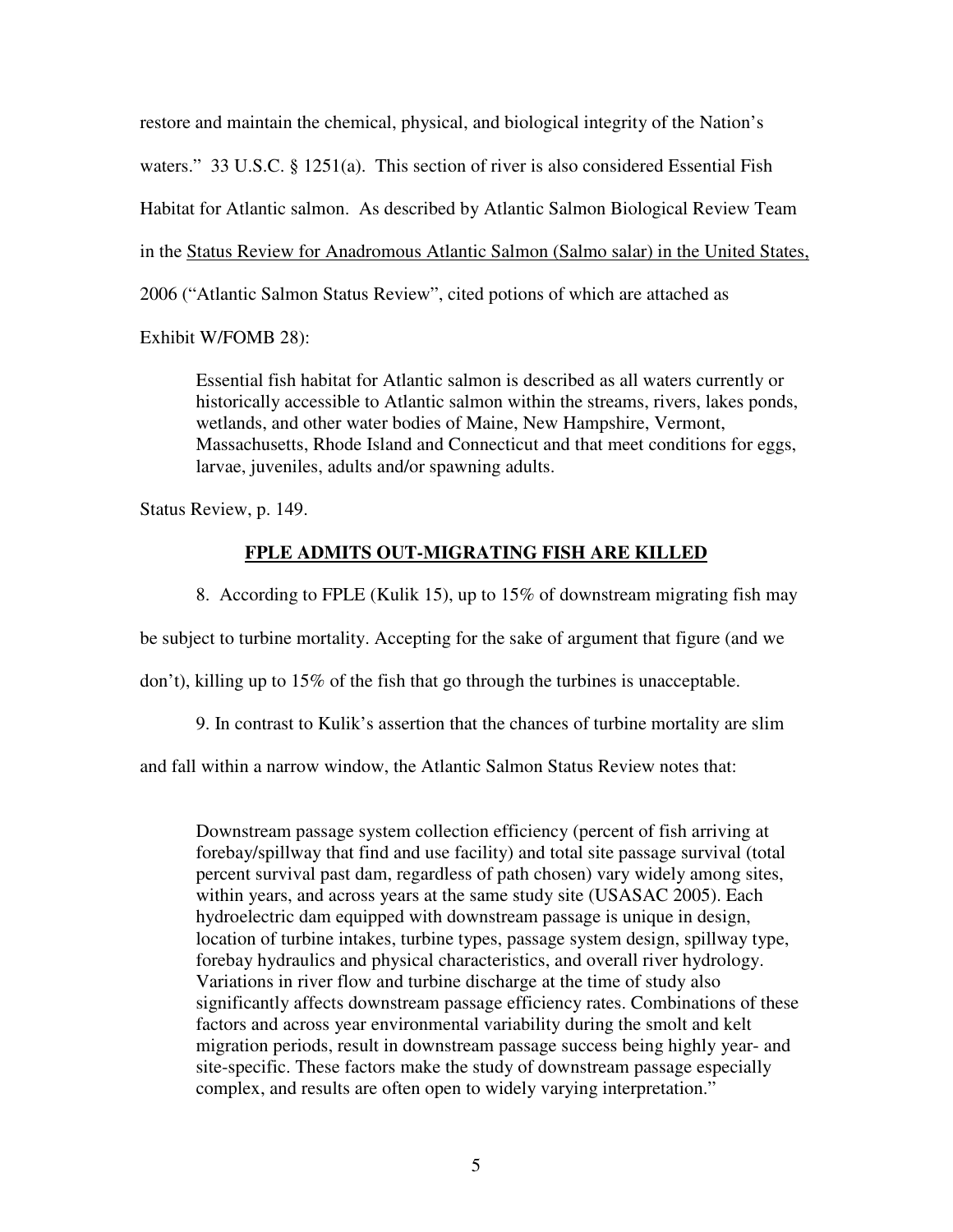(Atlantic Salmon Status Review, p. 95). In addition, according to two studies cited in the Atlantic Salmon Status Review: "Downstream passage efficiency for wild smolts ranged from 28% to 37% (GNP 1995, GNP 1997), and "Downstream passage efficiency for wild smolts was 14% in one year of study (BPHA 1994)." Status Review p. 96. While we agree with the Status Review and dam owners that technical details of efficient fish passage may be highly variable and site specific, it is critical to remember that the principles remain the same: prohibit access to turbines and divert fish to a suitable bypass.

10. Mr. Kulik suggests that fish can pass over the top of the dams when the water is high. But he admits that during the "key months" for river herring, shad and some adult salmon, "spillage is variable" (Kulik 15). In other words, you cannot count on the fish passing over the top of the dams. The luck of the draw should not be a resource protection policy.

#### **THE ATLANTIC SALMON STATUS REVIEW DETAILS DAM EFFECTS, IMMEDIATE AND DELAYED**

11. According to the Atlantic Salmon Status Review:

Dams equipped with hydroelectric generating facilities entrain and impinge downstream migrating Atlantic salmon. Entrainment occurs when downstream migrants pass through turbines and die or are injured by direct contact with turbine runners, shear forces, cavitation, turbulence, or pressure changes. Impingement occurs when a fish comes in contact with a screen, a trashrack, or debris at the intake. This causes bruising, descaling, and other injuries. Impingement, if prolonged, repeated, or occurring at high velocities also causes mortality. Entrainment mortality for salmonids ranges near 10-30% at hydroelectric dams depending upon fish length (juvenile vs. adult), turbine type, runner speed, and head (EPRI 1992). Passage through Francis turbines results in the greatest mortality (average 20%), followed by Kaplan (12%), and bulb turbines (9%) (Odea 1999). Passage through turbines can also lead to indirect mortality from increased predation and disease (Odea 1999). Where multiple dams exist, such as on the Penobscot River, the losses of downstream migrating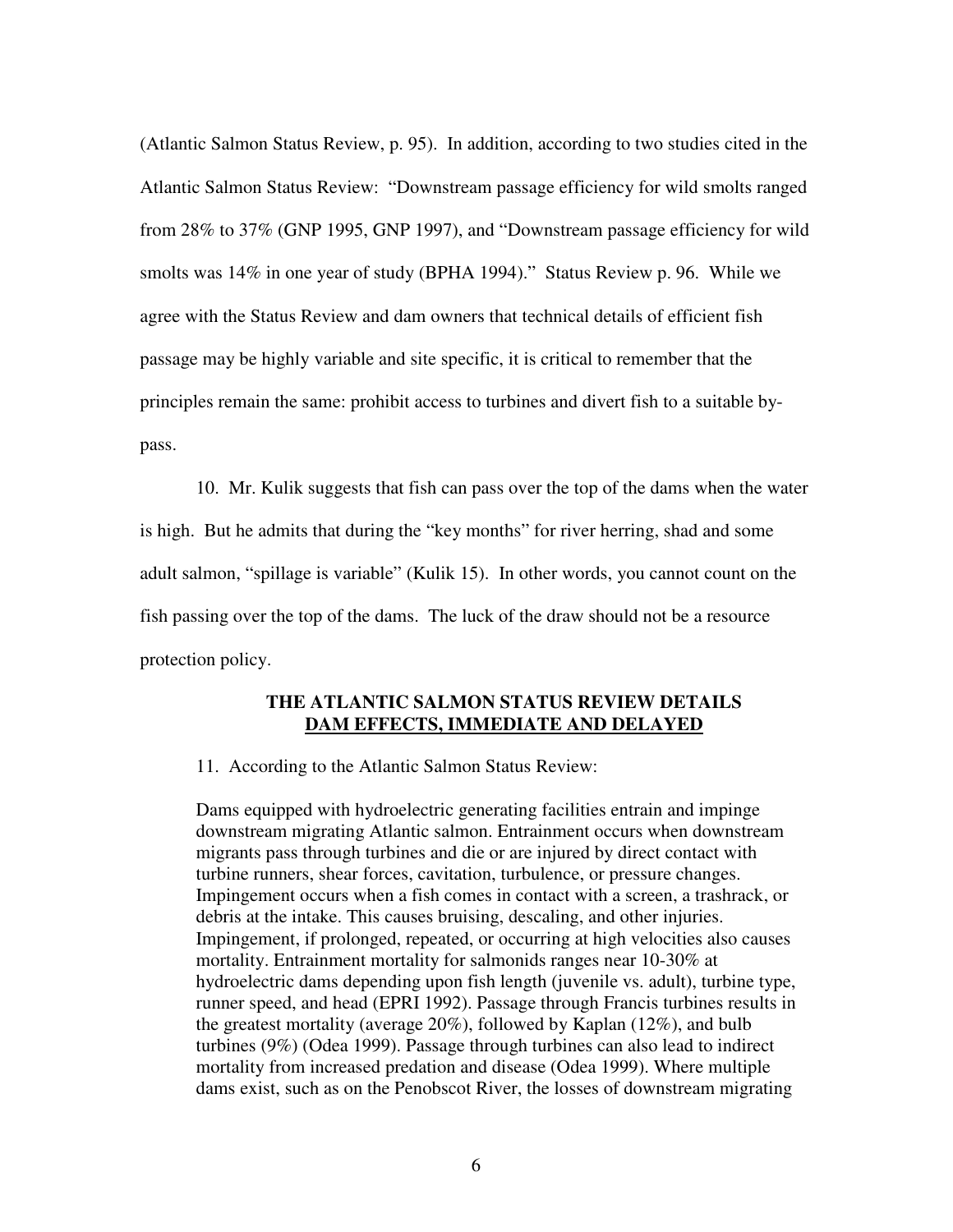smolts from turbine entrainment are often cumulative and biologically significant. Because of their larger size, with turbine mortality of kelts is expected to be significantly greater than 10 to 30% (FERC 1997).

Atlantic Salmon Status Review, p. 97.

12. With respect to delayed mortality, the Atlantic Salmon Status Review states:

Very few studies have been conducted in Maine to directly assess fish entrainment and mortality on Atlantic salmon at hydroelectric facilities. In the only known study addressing turbine-passage mortality at a Penobscot River hydropower dam, Shepard (1993) estimated acute mortality of hatchery smolt passing through the two horizontal Kaplan turbines at the West Enfield dam at 2.3% ( $n =$  approximately 410). Delayed mortality of the control group (smolts exposed to similar conditions except turbine passage) was quite high ranging from 20% in 1993 to 40% in 1992. Delayed mortality of turbine-passed smolts was considerably higher, ranging from 42% in 1993 to 77% in 1992. The high observed delayed mortality in the control group lead Shepard (1993) to conclude that any comparisons of delayed mortality between the control and treatment would be unreliable.

Atlantic Salmon Status Review, p. 98.

13. The Atlantic Salmon Status Review further states:

Studies conducted by the NMFS in 2003 reported a much higher rate of dead smolts in the Penobscot smolt traps  $(5.2\%)$  compared to parallel studies on the Narraguagus (0.3%) (USASAC 2004). Although some of this difference could be due to the fact that most of the smolts in the Penobscot study were hatchery origin while all of the Narraguagus smolts were wild or naturally reared, the nature of injuries observed for the 22 Penobscot smolt mortalities indicated that more that 60% were the result of entrainment (USASAC 2004). Injuries attributed to turbine entrainment were also noted on smolts collected alive during the studies.

Atlantic Salmon Status Review, p. 98.

14. The cumulative adverse effect of multiple dams is also discussed in the

Atlantic Salmon Status Review:

At present, many hydroelectric dams within the range of the GOM [Gulf of Maine] DPS are impassible due to the lack of fishways. Other hydroelectric dams allow passage; however, upstream passage effectiveness for anadromous fish species never reaches 100% and substantial mortality and migration delays occur during downstream passage events. The cumulative losses of smolts, in particular, incrementally diminish the productive capacity of freshwater rearing habitat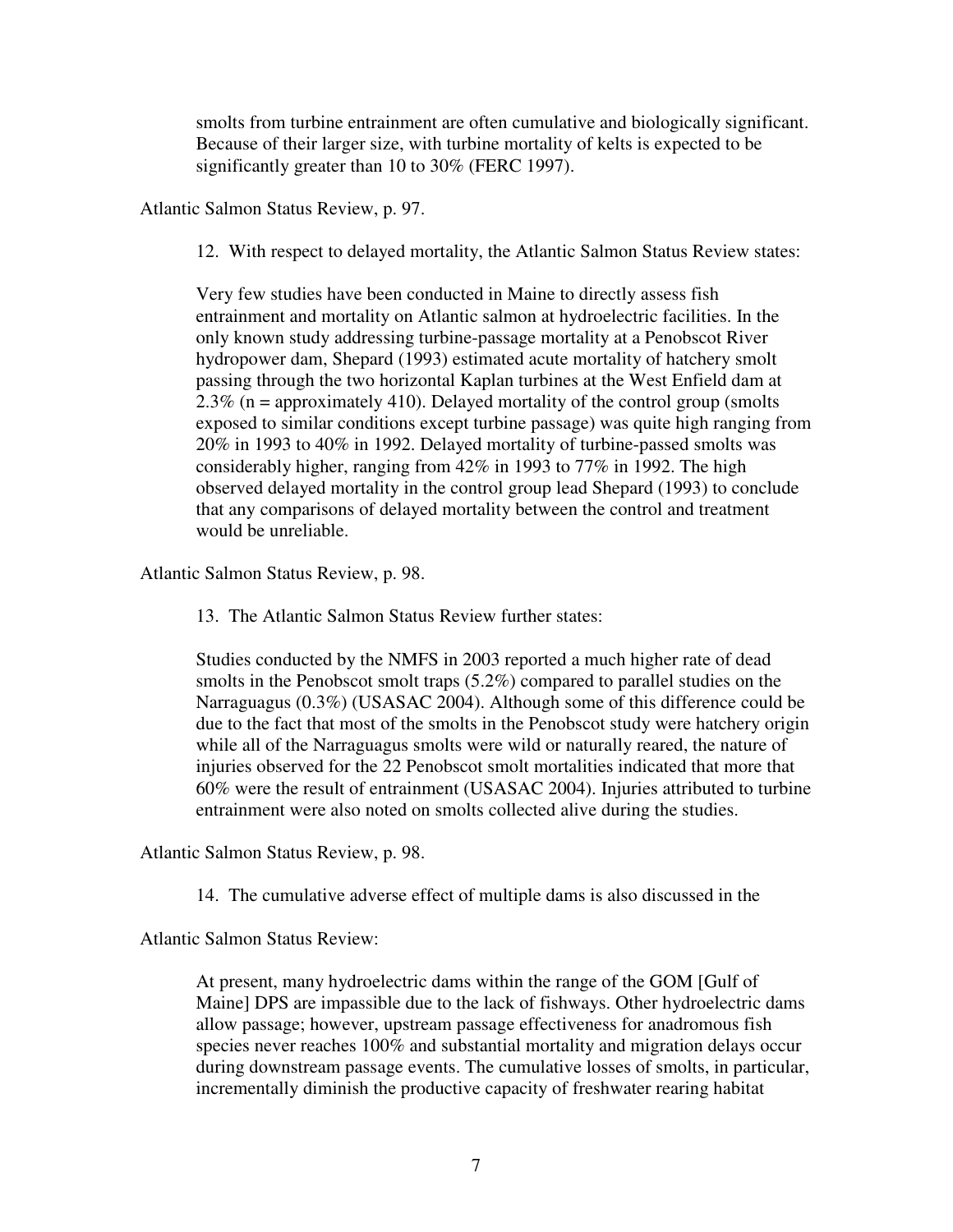above hydroelectric dams (see Section 8.1). For example, if a given reach that can produce 100 smolts is above five hydroelectric dams that each have 90% effective downstream fish passage facilities, the total amount of smolts produced by that reach in a given year is effectively reduced to about 59 smolts. The BRT is not aware of any Section 18 prescriptions in Maine that account for such cumulative losses in production capacity.

Atlantic Salmon Status Review, p. 164.

### **THE DAM OPERATORS AND THE STATE ARE VIOLATING THE KHDG AGREEMENT**

15. We rebut the dam owners assertions made in multiple places that turbines can be a part of the downstream passage array. Exhibit B of the KHDG Agreement states in Section B. 3 (2) on page 10 in the second paragraph: "In the event that adult shad and/or adult Atlantic salmon begin to inhabit the impoundment above the Lockwood project, and to the extent that licensee desires to achieve interim downstream passage of outmigrating adult salmon and/or shad by means of passage through turbine(s), licensee must first demonstrate, through site-specific quantitative studies designed and conducted in consultation with the resource agencies, that passage through turbine(s) will not result in significant injury and/or mortality (immediate or delayed). In no event shall licensee be required to make this quantitative demonstration for adult shad and adult Atlantic salmon before May 1, 2006." The exact same language exists for Hydro-Kennebec, Shamut and Weston projects on subsequent pages. (The KHDG Agreement is in the record as Ex. FPLE-6).

16. Adult salmon were moved above these dams in 2006 after being trapped at Lockwood and released in the Sandy River. Typically, these fish will over-winter before out-migrating. Out-migration in the spring will put them into one or several dam impoundments depending on whether they are able to negotiate downstream passage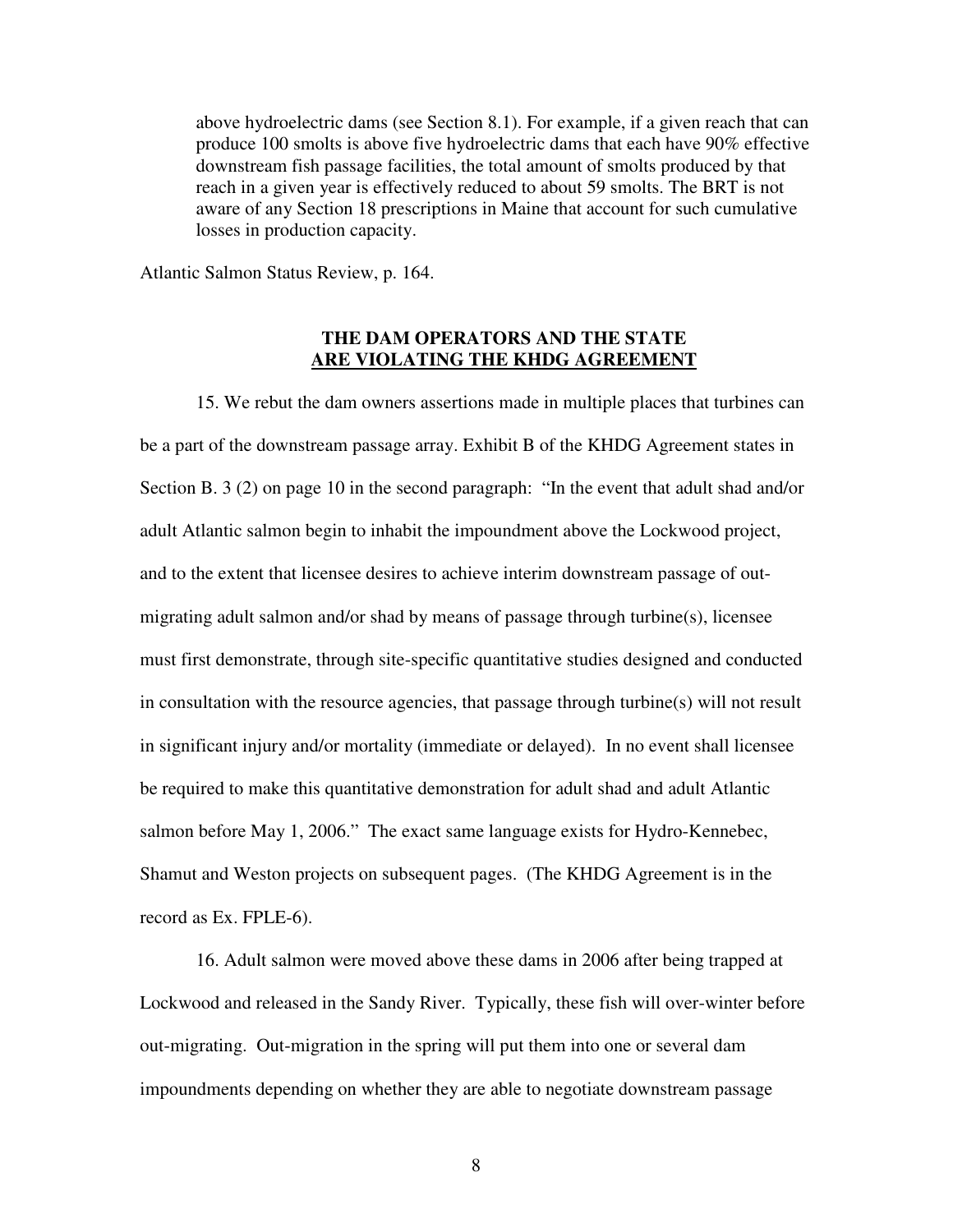successfully. Site-specific quantitative studies on salmon passage have not been undertaken at any of the four dams in question. Dam owners must then, to comply with the agreement, prevent fish access to their turbines until such studies are designed and completed.

#### **FPLE ADMITS ITS DAMS KILL EELS**

 17. FPLE admits dead eels were found below its dams in 2004, 2005 and 2006. (Richter 14).

 18. FPLE's testimony does not include a count or estimate of eel injuries that may result in delayed mortality or sub-lethal effects adversely affecting reproductive success.

 19. While FPLE admits to counting 85 eel deaths in its tailrace observation program, it is clear from FPLE's testimony that this number of dead eels is undercounted. FPLE employee Robert Richter admits that "not all areas of the tailraces can be observed safely due to water depth and velocity." (Richter 13). The photographs of the dams attached to both my earlier testimony and Mr. Richter's testimony confirm this.

 20. Information from the U.S. Fish and Wildlife Service ("USFWS') states the number of eel kills from the dams is likely much higher. In its February 2, 2007 Notice of 12-Month Petition Finding declining to list the American eel as endangered or threatened ("Notice of Finding"), 72 Fed. Reg. 4,967 (February 2, 2007), USFWS states:

Based on the data available, we can reasonably assume that where American eels encounter one hydropower dam during outmigration, there is a typical mortality rate in the range of 25 to 50 percent, and when one or more turbines are encountered, the range of mortality rate increases to 40 to 60 percent for that watershed.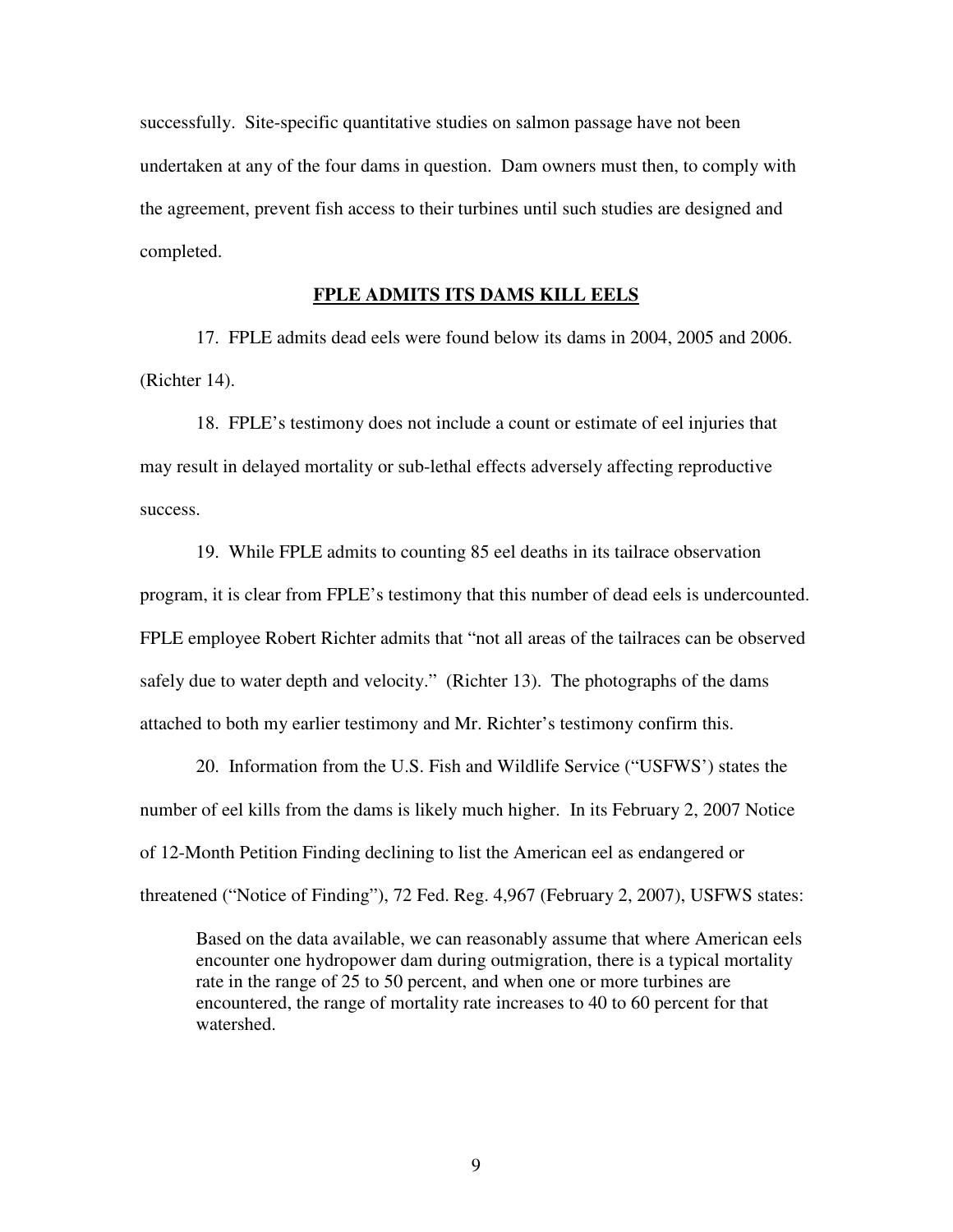72 Fed. Reg. at 4,992. Excerpts of the Notice of Finding are attached as Exhibit W/FOMB 29.

Aside from the fact that USFWS has incorrectly and under-calculated their own figures by not factoring in the number of dams, other data we have previously supplied (W/FOMB-18) supports much higher figures for mortality per dam. Figures cited in Paragraph 14 above and in the Watts petition and rebuttal correctly calculate cumulative losses.

 21. Although USFWS does not recommend listing the American eel as endangered or threatened because of range-wide factors, USFWS does say that turbines adversely affect abundance on a regional or local scale:

 In summary, turbines, particularly within a watershed or turbines on terminal dams, can cause substantial mortality within those watersheds. . . We conclude that turbines are responsible for decreases in abundance on a local or regional scale . . .

72 Fed. Reg. at 4,992. That the federal government is unwilling to take on the task of protecting the American eel at the national level points to the pressing need for state agencies and boards such as the BEP to take immediate action to stem the species decline.

# **FPLE CAN AFFORD TO PROVIDE SAFE PASSAGE**

 22. Petitioner Friends of Merrymeeting Bay does not believe that expense should be a considered factor in either evaluating the criteria for modification under 38 MRSA § 341-D(3) or in determining whether water quality standards are being satisfied. FPLE, however, suggests that punch plates or similar devices are not worth the expense (though FPLE does not quantify that expense). (Ault 11). FPLE can well afford to put in punch plates as well as other protective measures. According to the latest available annual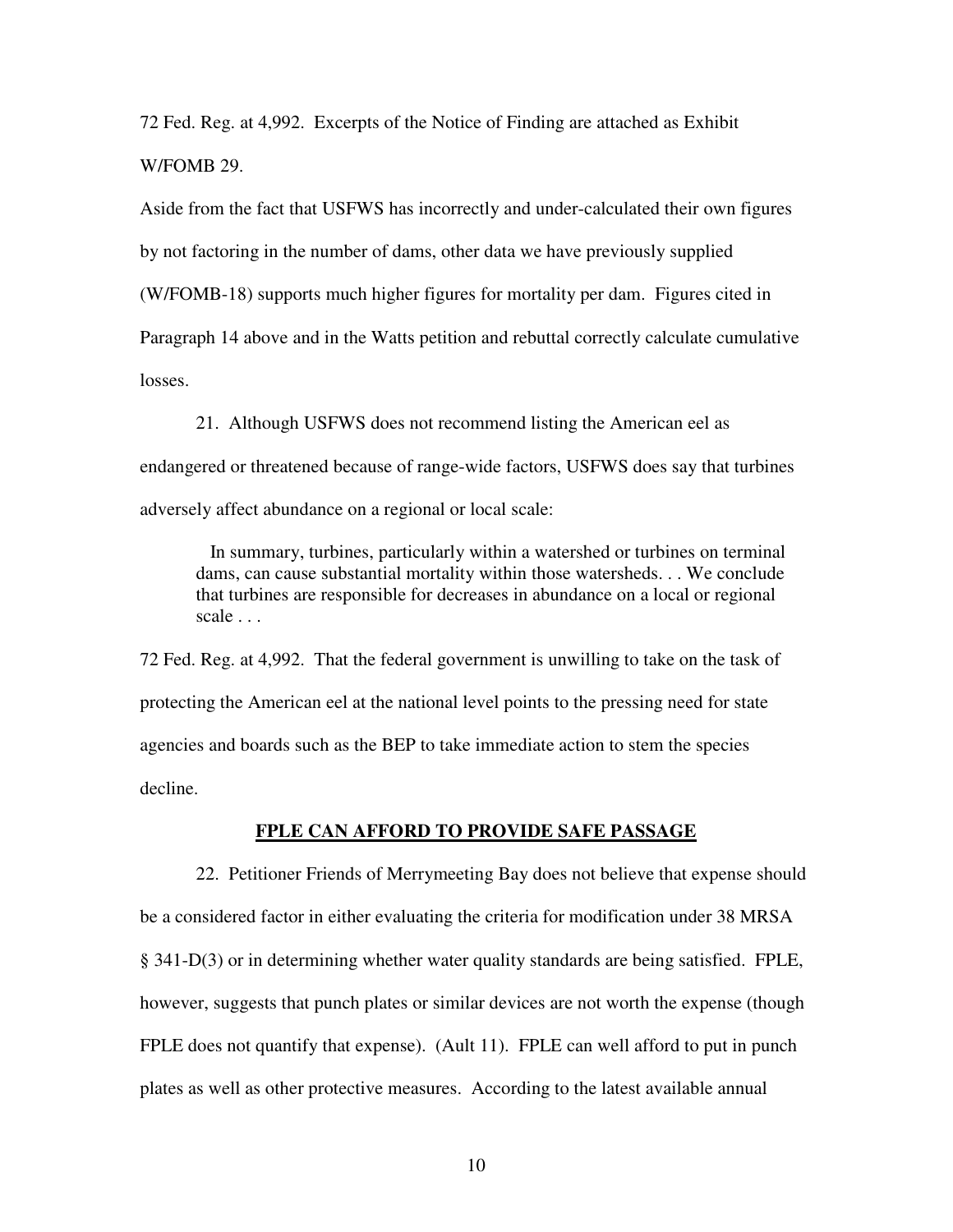report obtainable on FPLE's corporate parent, FPL Group, obtained from the brokerage firm AG Edwards, FPL Group had net adjusted income of 1.2 billion for fiscal year 2006 up from 885 million in 2005. And according to The Corporate Library, total compensation plus stock option grants for Lewis Hay, Chief Executive Officer of FPL Group, was \$13,144,894 in 2005 (with nearly \$11 million in unexercised options from previous years). Continually throughout their testimony, the dam owners proudly show as an example of their cooperation, the approximate 4.75 million dollar contribution from the hydro industry, as a whole, towards the removal of Edwards Dam and fish restoration in the Kennebec. FPL Group income figures and CEO salary put that deductible restoration contribution/expense into perspective.

 23. It does not make any good sense and is a sad commentary that the dam operators are fighting this hard to avoid implementing low-tech, common sense measures that block turbine access and divert downstream migrants to passageways through or around dams. If you go to Wal-Mart and buy a fan, it has protective screening in front of the blades. Why can't the dam operators do the same thing?

#### **CORRECTIONS OF EARLIER TESTIMONY**

 24. I noticed two minor errors in my earlier testimony. Marshall DeMott took the picture of the severed Alewife that is on the cover of my earlier testimony and included as an exhibit. And in Paragraph 4, I erroneously referred to Ch. 2, § 27(C) when I meant to refer to 38 MRSA § 341-D and Ch. 2, § 27.

#### **BY REFERENCE**

25. I incorporate by reference the rebuttal testimony of Douglas Watts, the 2006 Atlantic Salmon Status Review and the 2005 Petition to List the Kennebec Population of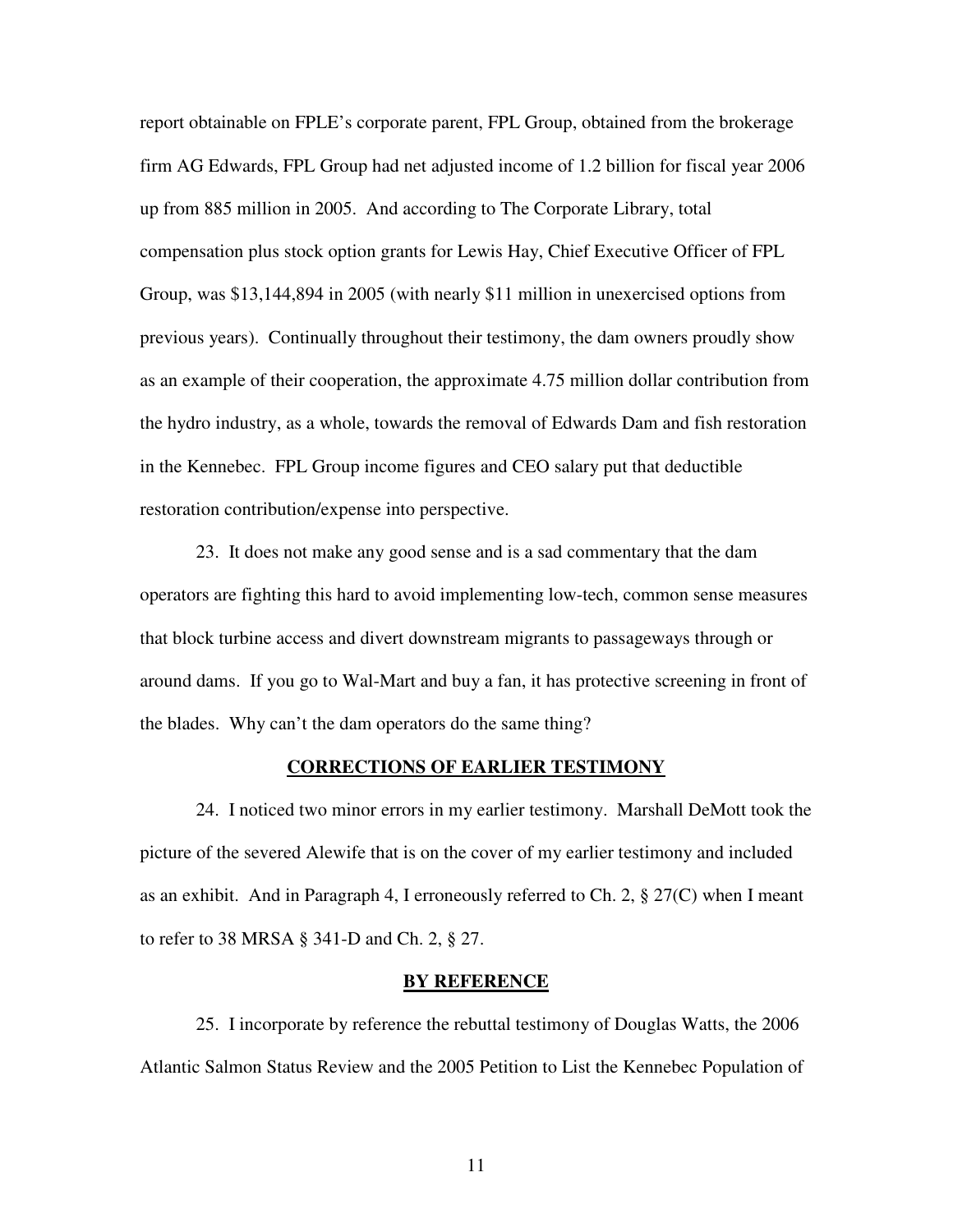Anadromous Atlantic Salmon as an Endangered Species Pursuant to the United States Endangered Species Act 16 U.S.C §§ 1531-1544, Watts, et al. (available on the NOAA Fisheries Service web site at .http://www.nero.noaa.gov/prot\_res/altsalmon/).

 I declare this \_\_\_ day of February, 2007 under the penalty of perjury that the above is to the best of my knowledge true and correct.

\_\_\_\_\_\_\_\_\_\_\_\_\_\_\_\_\_\_\_\_

Ed Friedman